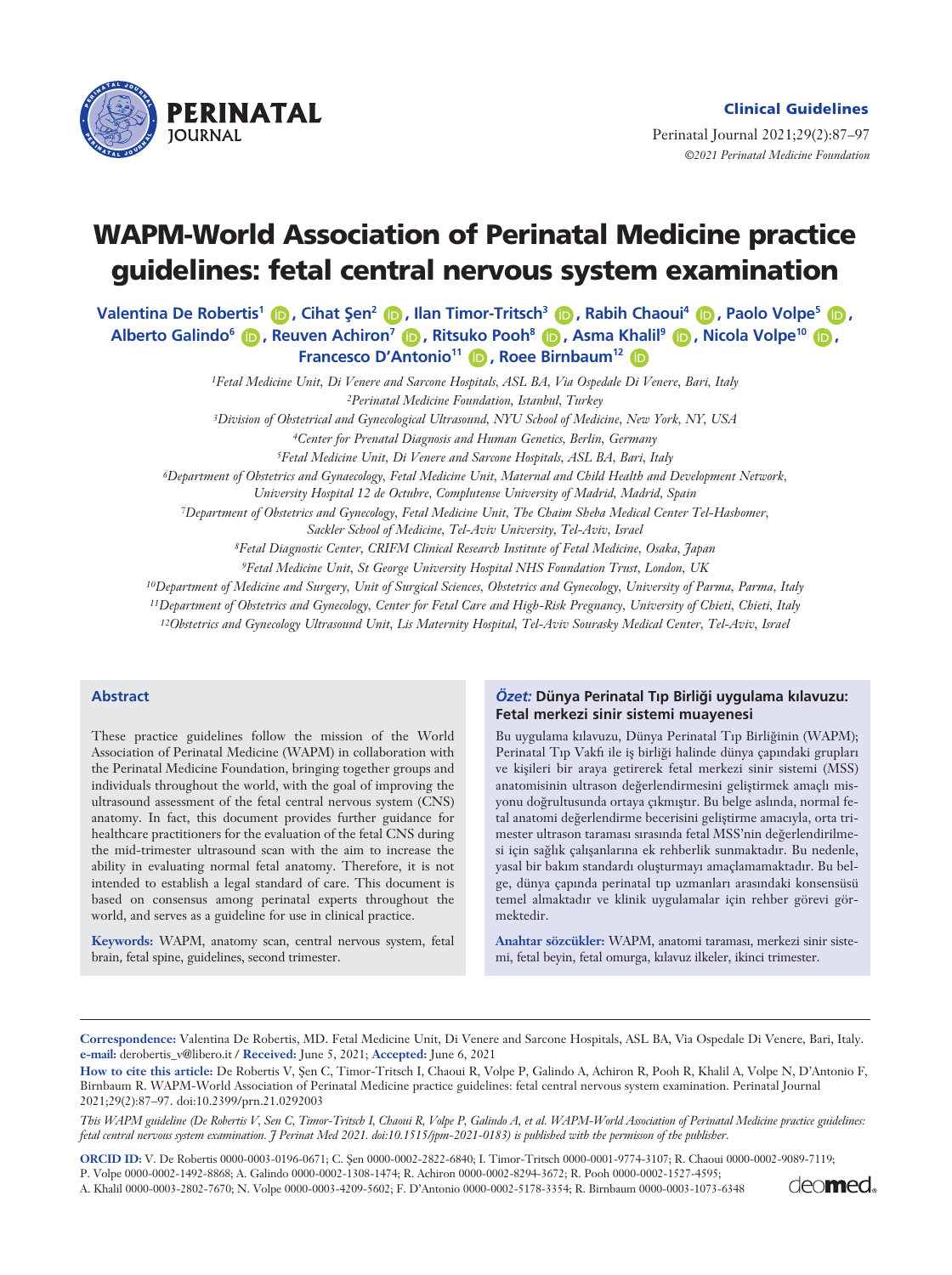# **Introduction**

## Rationale of this recommendation

Fetal central nervous system (CNS) abnormalities are fairly common, with an incidence of about 0.1–0.2% in live births and an even higher occurrence of about 3–6% in stillbirths. Such anomalies have clinical importance as they are associated with high rates of morbidity and mortality, influencing the neurocognitive and motor development of the survivors, who may have lifelong sequelae. Therefore, it is extremely important to evaluate the fetal CNS anatomy throughout the pregnancy in order to assess its normal and abnormal development. Prenatal ultrasound (US) has been shown to be an effective primary imaging modality for depiction of normal development of CNS anatomic structures and it offers a relatively accurate, safe, and cost-effective screening in pregnancy. $[1,2]$ 

Although some abnormalities may be suspected and diagnosed in the first trimester of pregnancy, $[3-5]$  most efforts to detect CNS malformations occur during the second trimester, in the examination of fetal morphology conducted at 22 (18–24) weeks of gestation. The majority of national and international guidelines recommend at this gestational age an US examination to delineate fetal anatomy as a part of standard obstetric care. As a matter of fact, at this gestational age, the major intracranial structures have formed from their embryologic origins and can be well visualized by US. The aim of the mid-trimester scan in low-risk pregnancies is fundamentally to establish the normal anatomy of the fetal brain and spine. For anatomical evaluation of CNS in routine practice, axial planes have been proposed as the standard planes. However, the major disadvantages of the use of these axial planes are the poor visualization of the hemisphere proximal to the transducer and the difficult depiction of midline brain structures, mainly the corpus callosum and the cerebellar vermis due to its anatomical location and orientation. Therefore, additional planes such as median/midsagittal view should be taken into consideration.<sup>[6]</sup>

If the ultrasonographic finding of CNS structures differs from normal anatomy, a further evaluation by a competent/expert operator is required in order to make a conclusive diagnosis or reassure the patient when structural anomalies are ruled out. Therefore, all the suspected abnormal cases at the anatomy scan should be referred for a "fetal neurosonography", a

dedicated examination of the fetal brain and spine that requires specific expertise and sophisticated ultrasound equipment. The prenatal detection of CNS anomalies allows, not only a specific prenatal management and counseling, but also facilitate appropriate prognostic definition with the support of supplementary diagnostic tests as  $MRI^{[7-9]}$  and genetic tests.<sup>[10]</sup> However, it is important to emphasize that a normal CNS assessment in the second-trimester morphology scan does not rule out the emergence of fetal anomalies later in pregnancy. In fact, some of the CNS anomalies can be diagnosed only during late second and third trimesters of pregnancy. Consequently, in patients who have a third trimester scan for any reason, assessment of the fetal  $CNS$  should be considered.<sup>[11,12]</sup> The scope of this document is to reach a consensus about an optimized approach to the evaluation of the CNS anatomy in routine obstetric care in low-risk pregnancies at 22 (18–24) weeks of gestation in order to improve the prenatal detection of these severe anomalies.

# Technical issues

# **Ultrasound transducers**

High-frequency ultrasound transducers increase spatial resolution but decrease the penetration of the sound beam. The selection of the optimal transducer and frequency depends on gestational age, maternal habitus, position of the fetus, and the scanning approach used. Transabdominal transducers with 3–5 MHz, are mostly used; however, while they "penetrate" deeper, their resolution is lower than high frequency probe such as 4–8 MHz and those of the transvaginal probe, which operate at higher frequencies increasing resolution.<sup>[6]</sup> The examination is usually performed with grayscale 2D ultrasound. It may be important to mention that harmonic and speckle-reduction filters may enhance image quality mainly in patients with increased body mass index or abdominal scars. The use of transvaginal probes should be always entertained if the fetus is in cephalic presentation. At times, if relevant, a gentle external version of a breech to vertex presentation can be helpful.<sup>[12]</sup>

# **Methods**

With the scope of reaching a consensus among experts, a survey was conducted among members of the group. All possible anatomical structures of the fetal brain and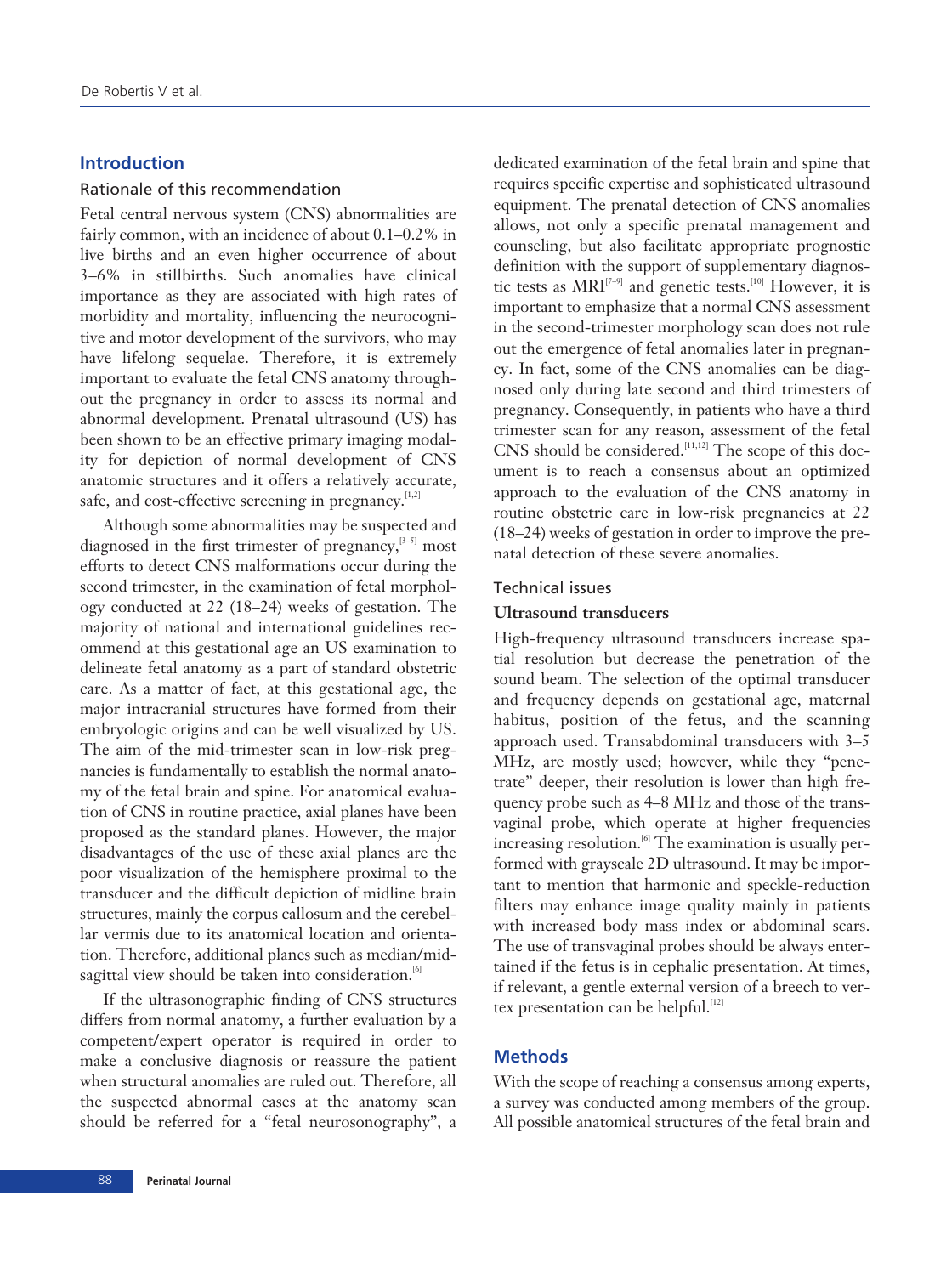spine were listed and group members were asked to answer the following questions:

- Should the following anatomical structures be evaluated always, possibly or never at the time of second trimester anatomy scan?
- Do you suggest one or more planes?
- Which would be the need for transvaginal approach to visualize the listed anatomical structures on each plane?

Agreement among members was evaluated for each anatomical structure and scanning plane. The evaluation of anatomical structures and scanning planes that should always be evaluated with an agreement among members exceeding 75% are referred in this document as "recommended" as part of the mid-trimester anatomy scan. The evaluation of anatomical structures and scanning planes that should be possibly evaluated with an agreement among members exceeding 75% are referred in this document as "suggested" as part of the mid-trimester anatomy scan. The evaluation of anatomical structures and scanning planes that should never be evaluated with an agreement among members exceeding 75% are considered in this document as not being part of the mid-trimester anatomy scan.

The same method was applied for the quantitative assessment. All possible anatomical structures of the fetal brain reported in the literature as measurable were listed and group members were asked to answer the following questions:

- Should the following anatomical structures be measured always, possibly or never?
- Do you suggest one or more planes?

The measurements of anatomical structures and scanning planes that should always be evaluated with an agreement among members exceeding 75% are referred in this document as "recommended" as part of the mid-trimester anatomy scan. The measurement of anatomical structures and scanning planes that should be possibly evaluated with an agreement among members exceeding 75% are referred in this document as "suggested" as part of the mid-trimester anatomy scan. The measurement of anatomical structures and scanning planes that should never be evaluated with an agreement among members exceeding 75% are considered in this document as not being part of the midtrimester anatomy scan.

# **CNS Examination in Routine Practice**

# 1- Skull ossification

Under normal conditions, the skull has a regular oval shape with no bony defects (distortion or disruption) (**Fig. 1a**). An hypoechoic rim is identifiable only at the level of the sutures, in particular the coronal one between the frontal and the parietal bones.



**Fig. 1.** Trans-thalamic plane. (**a**) The cavum septi pellucidi (CSP), the interhemispheric fissure (IH), the falx, the thalami and the symmetry of the cerebral hemispheres can be assessed. (**b**) Biometric measurements of the fetal head: biparietal diameter (BPD), occipito-frontal diameter (OFD) and head circumference (dotted line).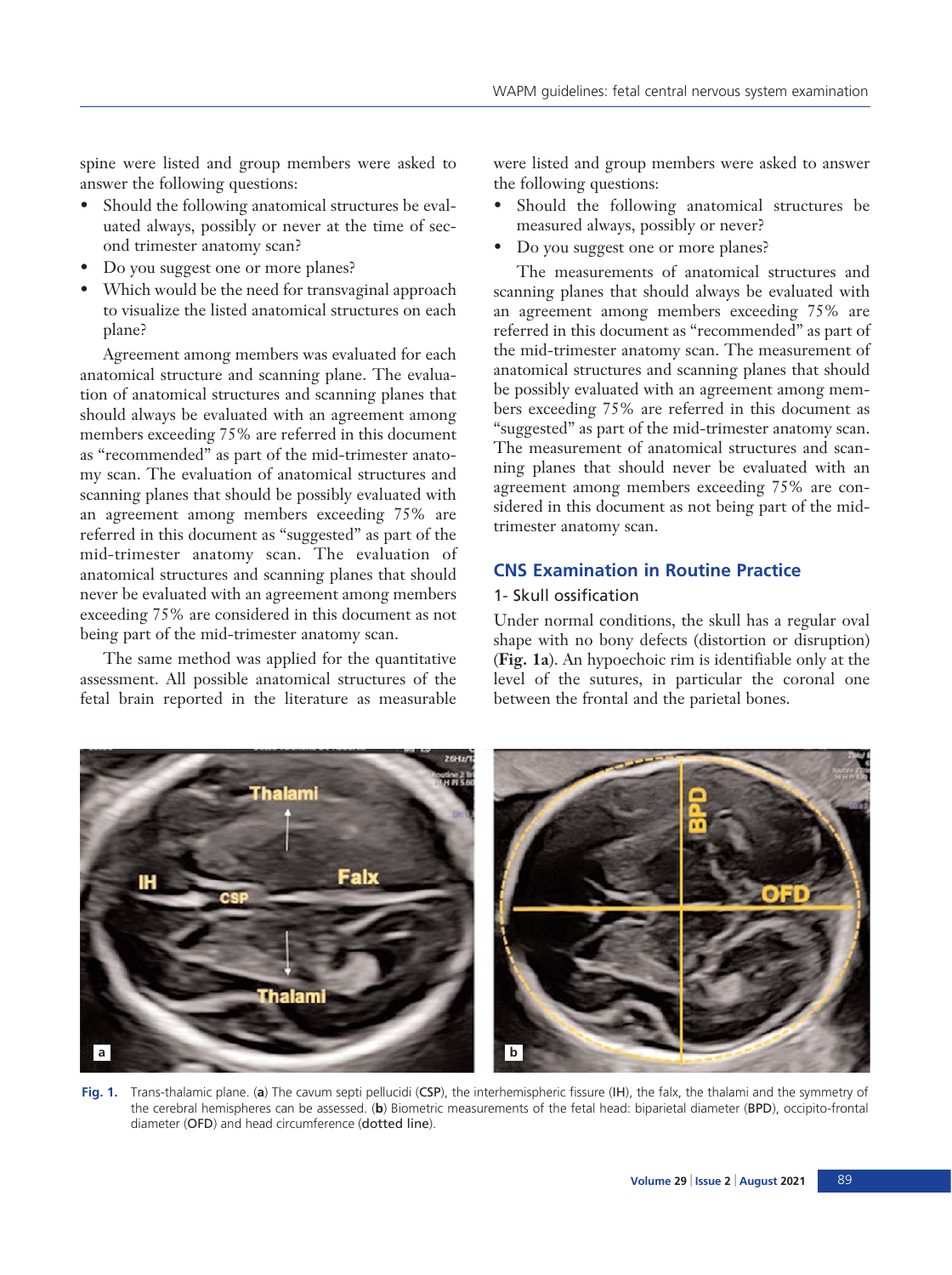## *Recommendations*

- The normal shape of the fetal head/skull and the cranial bone ossification should be assessed at the anatomy scan by axial scans (trans-thalamic or transventricular planes).
- It is suggested to look specifically for bone ossification also in sagittal plane. The frontal area should be examined and to rule out frontal bossing and the occipital area for posterior encephalocele.
- The measurement of biparietal diameter (BPD) and circumference of the head (HC) should be performed at the anatomy scan by axial scan (trans-thalamic plane).

## *Technical issues*

• BPD should be measured with the caliper either on the external edges of the parietal bones (out-out), or with just one caliper on the outer and the other on the inner edge of these bones, according to the methodology described for the chosen growth charts. The HC could either be measured adjusting the ellipse tool of the ultrasound machine on the calvarium, or it can be calculated by the ellipsoid formula after combining the BPD and the occipito-frontal diameter (OFD) (**Fig. 1b**).

## 2- Symmetry of hemispheres

Under normal conditions, the hemispheres appear symmetrical (**Fig. 1a**) (**Supplementary material:** *S-Video 1*).

#### *Recommendation*

• Symmetry of hemispheres should be assessed at the anatomy scan by axial scans (trans-thalamic or transventricular planes).

# 3- Falx (interhemispheric fissure)

Under normal conditions, the hemispheres appear separated by a clearly visible interhemispheric fissure and falx (**Figs. 1a** and **2a**) (**Supplementary material:** *S-Video 1*).

#### *Recommendation*

• The presence of a central interhemispheric fissure and a falx dividing equally the hemispheres should be assessed at the anatomy scan by axial scans (transthalamic or trans-ventricular planes).

## 4- Lateral ventricles: occipital horns (atrium)

Under normal conditions, the occipital horns of lateral ventricles appear as sonolucent structures with the echoic choroid plexuses filling the ventricular bodies and atria. Atria are characterized by the presence of the glomus of the choroid plexus, which is highly echogenic and fills the cavity of the ventricle at the level of the atrium, while the occipital horn is filled with cerebrospinal fluid (**Fig. 2a**) (**Supplementary material:** *S-Video 1*).



**Fig. 2.** Qualitative evaluation of the occipital horns of the lateral ventricle. (**a**) Trans-ventricular plane: The transventricular plane provides an adequate visualization of the hemisphere distal to the transducer. In this plane the interhemispheric fissure (IH), cavum septi pellucidi (CSP), two frontal horns (\*), falx and insula (arrow) can also be assessed. (**b**) Angling the transducer from the axial transthalamic view cranially by up to 45°, the ultrasound access to the proximal hemisphere is feasible (CP: choroid plexus; PH: posterior horn; SF: Sylvian fissure).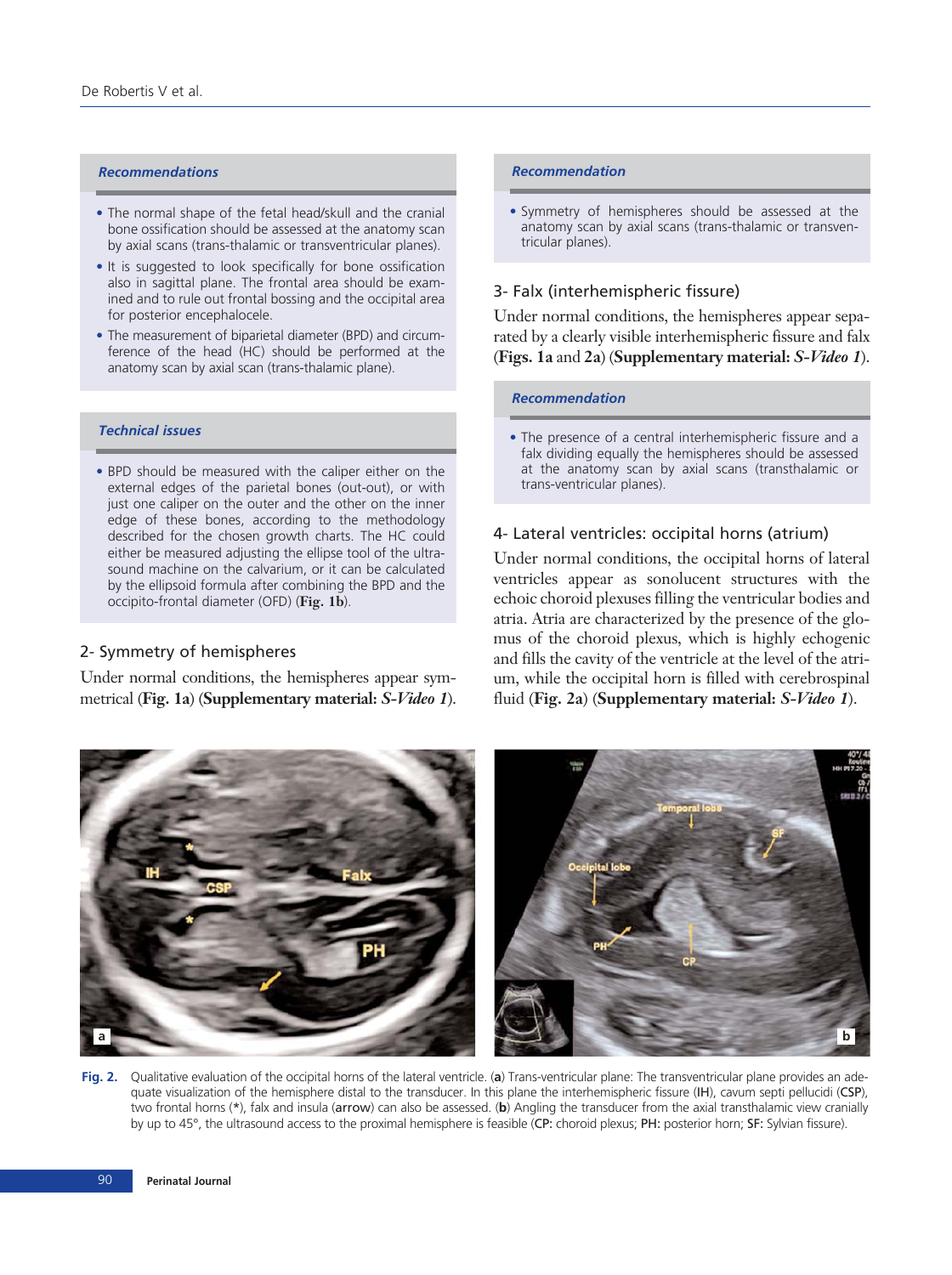## *Recommendations*

- The occipital horn of the lateral ventricle distal to the transducer should be assessed at the anatomy scan by axial scans (trans-ventricular plane).
- Efforts should be made to evaluate both occipital horns of the lateral ventricles.
- The atrial width of the lateral ventricle distal to the transducer should be measured at the anatomy scan by axial scan (trans-ventricular plane).

#### *Technical issues*

- The transventricular plane provides an adequate visualization of the hemisphere distal to the transducer. However, one of the major disadvantages of the use of this axial plane is the poor visualization of the hemisphere proximal to the transducer. In order to reduce near-field reverberation to the bony calvarium, the suggestion is to angle the transducer from the axial transthalamic view cranially by up to 45° (**Fig. 2b**). This technique showed to allow the ultrasound access to the proximal hemisphere.<sup>[12,13]</sup>
- For evaluating the atrial width of the lateral ventricle distal to the transducer the line should be traced perpendicular to the axis of the posterior horn, at the level of the glomus. Some authors suggest to use the parieto-occipital fissure as landmark in order to improve the reproducibility of this measurement (Fig. 3a).<sup>[14]</sup> Calipers should be placed "in to in" as shown in **Fig. 3b**. The axial width of the atrium has a normal range <10 mm, independently from gestational age.

• There is no standardized technique for the measurement of the atrial width of the lateral ventricle proximal to the transducer. To detect unilateral ventriculomegaly affected the proximal ventricle, a qualitative assessment should be performed to obtain a valuable information on the global symmetry of the ventricles. In the case of ventricular asymmetry with the proximal ventricle significantly larger than the distal ventricle, the suggestion is to wait until fetal position changes and the suspected abnormal ventricle becomes distal to the transducer or the patient should be referred for expert evaluation.<sup>[14]</sup>

## 5- Lateral ventricles: frontal horns

Under normal conditions, the anterior portion of the lateral ventricles (frontal or anterior horns) appears as two comma-shaped, fluid-filled structures medially separated by the cavum septi pellucidi (CSP) (**Figs. 2a** and **4a**) (**Supplementary material:** *S-Video 1*).

#### *Recommendation*

• The presence and orientation of two frontal horns of the lateral ventricles medially separated by CSP should be assessed at the anatomy scan by axial scans (transthalamic or trans-ventricular planes).

# 6- Cavum septi pellucidi (CSP)

Under normal conditions, the CSP is detected as a fluidfilled cavity between two thin membranes located





**Fig. 3.** Quantitative assessment of the atrial width. (**a**) Trans-ventricular plane for evaluating the atrial width of the lateral ventricle distal to the transducer: the line should be traced perpendicular to the axis of the posterior horn, at the level of the glomus using the parieto-occipital fissure (arrow) as landmark. (**b**) Calipers should be placed "in to in".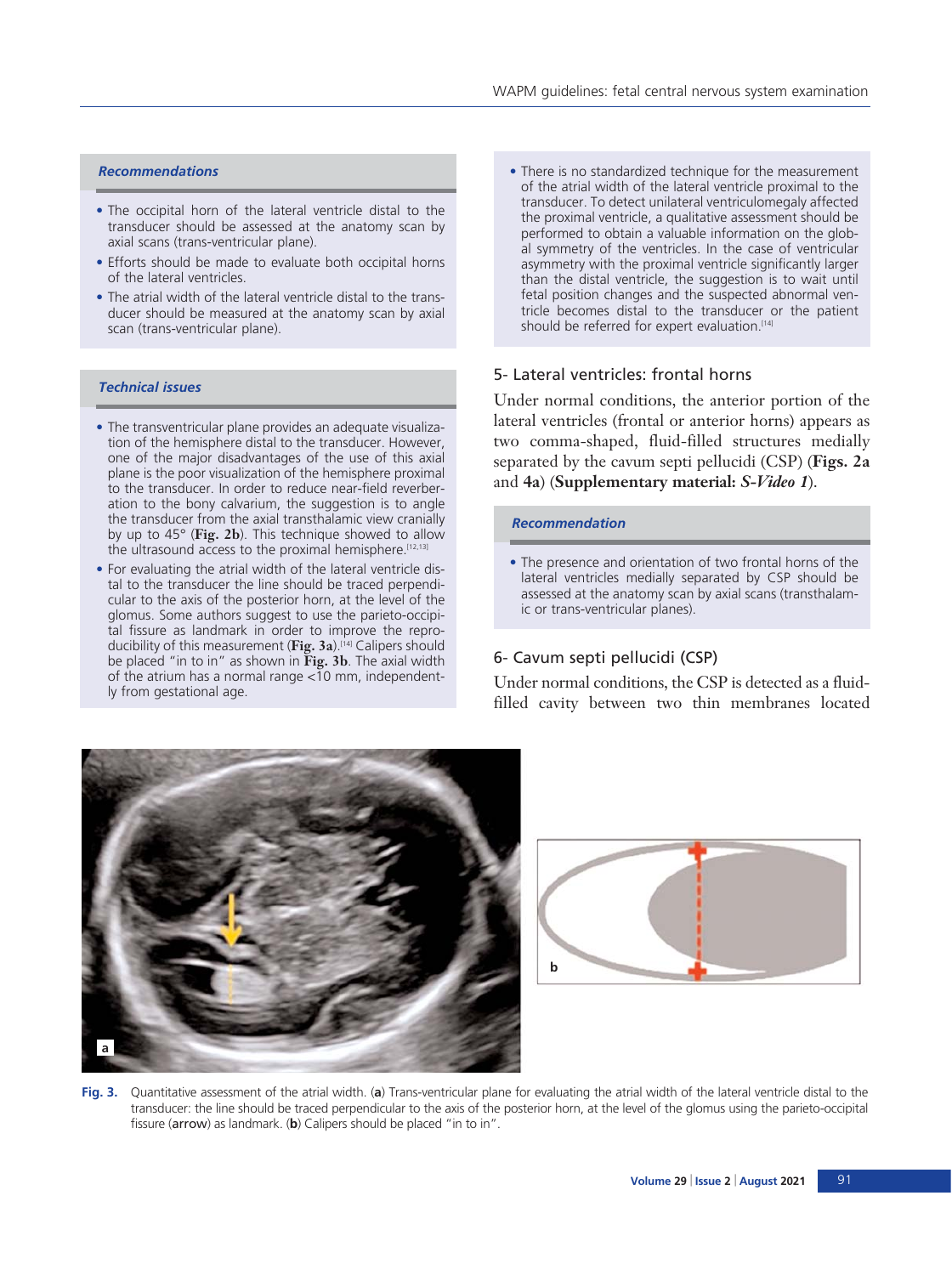between the frontal horns of the lateral ventricles (**Supplementary material:** *S-Video 1*). The CSP becomes visible at about 16–18 weeks. It remains visible until about 37 weeks, when the fluid disappears and the cavity is closed by the fusion of the two layers of the septum pellucidum. It is best visible on anterior coronal views transecting the genu and the anterior portion of the body of the corpus callosum (CC) as well as the transventricular view of the brain[15] (**Figs. 2a** and **4a**). Failure to visualize the CSP or its abnormal appearance<sup>[16]</sup> is predictive of commissural anomalies. However, the normal appearance of CSP does not exclude all CC abnormalities.

## *Recommendation*

• The presence of the CSP should be assessed at the anatomy scan by axial scans (trans-thalamic or transventricular planes).

# 7- Corpus callosum (CC)

The CC represents the major commissure between the two cerebral hemispheres; it extends from the frontal lobe anteriorly to above the quadrigeminal plate and into the quadrigeminal cistern posteriorly. Under normal conditions, the corpus callosum is present with all its components, going front to back: rostrum, genu, body and splenium. The leaves of the septum pellucidum enclose the space of the cavum septi pellucidi, which is located under the CC. The CC appears as hypoechoic midline structure at US. Recently, the possibility to visualize some portions of CC in axial planes has been described.<sup>[15]</sup> The anterior complex, a group of anatomical structures visible on the routine transventricular imaging plane, allows to visualize a cross section through the genu of the CC (**Fig. 4a**). Although technically more difficult, slicing cranially from the transventricular plane, the posterior complex may be depicted showing a cross section through the splenium of the CC (**Fig. 4b**).

However, the ultimate proof of the presence of the CC has been proven only by median/mid-sagittal plane of the fetal brain. Although some indirect signs of the absence of the CC could be identifiable in axial scans, the direct evaluation of CC in all its components requires a median/midsagittal plane[17] (**Fig. 5**) (**Supplementary material:** *S-Video 2* and *3*). In addition, it is worth mentioning that the depiction of an apparently normal corpus callosum is not necessarily a guarantee that it will remain normal, since this does not exclude the possibility of subtle callosal developmental congenital anomalies or callosal pathologies that may develop later in pregnancy or even after delivery due to brain insults such as ischemia or infection.<sup>[18]</sup>



**Fig. 4.** Anterior and posterior complex. (**a**) The anterior complex visible in the routine transventricular plane shows the interhemispheric fissure (IH), two frontal horns (\*) medially separated by the cavum septi pellucidi (CSP) and a cross section through the genu of the CC. (**b**) The posterior complex shows a cross section through the splenium of the CC (CP: choroid plexus; PH: posterior horn; POF: parieto-occipital fissure).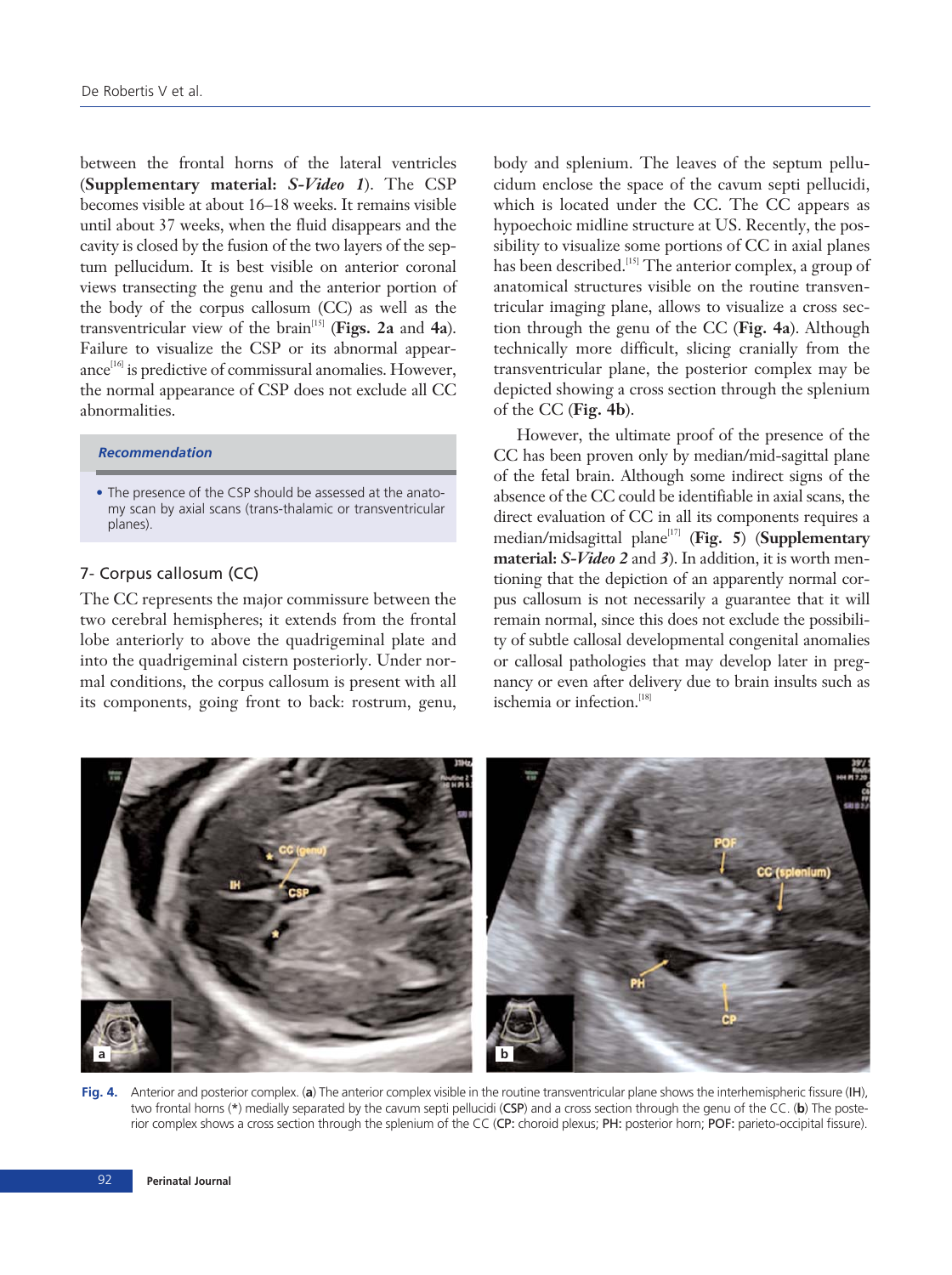#### *Recommendation*

• The median/midsagittal view should be performed to directly demonstrate the CC in terms of presence/absence (complete-partial).

## *Technical issues*

- The median/midsagittal plane is obtained aligning the transducer with the large midline acoustic window, formed from anterior to posterior by the frontal or metopic suture, the bregmatic fontanel, the sagittal suture and posterior fontanel. During mid pregnancy, the large anterior fontanelle provides the optimal acoustic window for the midsagittal visualization of the entire CC, enabling a shadow-free and perpendicular insonation approach (**Fig. 5a**) (**Supplementary material:** *S-Video 1*). When technically limited, a more frontal midsagittal view obtained through the metopic suture, showing simultaneously the facial profile, may be optional[2,6,19] (**Fig. 5b**) (**Supplementary material:** *S-Video 3*).
- This approach is often feasible transabdominally, subjected to maternal habitus and fetal position. Obtain a standard mid-sagittal view of the fetal profile, angulate the transducer in order to use the acoustic window of the frontal suture and the anterior fontanel, thus demonstrating the CC, fine side-to-side movements may be needed in order to achieve an ideal image of the CC (**Fig. 5b**) (**Supplementary material:** *S-Video 3*). The transfrontal view allows clear visualization of the midline structures of the fetal brain comparable with that obtained through the anterior or bregmatic fontanelle.<sup>[19]</sup>
- Adequate demonstration of the CC in the second trimester can often be achieved by standard transabdominal ultrasonography. However, in cephalic fetal presentation, a transvaginal scan provides better resolution. In breech presentation, a transfundal approach is the only possibility.<sup>[18]</sup>
- It is important to know that the position of the fetal head is dynamic and may be gently manipulated during sonography by the transducer or the physician's free hand.<sup>[18]</sup>
- If the fetal position is not adequate to obtain a median view of the fetal brain, please repeat the evaluation in 15–30 min until the fetus changes position. If after a reasonable time the fetal position could not be appropriately obtained to assess this anatomical target, a note on the report should be written in order to reevaluate it in a week.

## 8- Thalami

Under normal conditions, two thalami separated from each other in the midline are detectable (**Fig. 1a**).

#### *Recommendation*

• The presence of two thalami separated from each other in the midline should be assessed at the anatomy scan by axial scans (trans-thalamic plane).

#### 9- Insula

The Sylvian fissure (SF) is among the most well-studied anatomical structures of the fetal cortex and demonstrate a typical pattern of development through gestation. In the early second trimester, the SF appears



**Fig. 5.** Median/midsagittal plane. (**a**) The plane obtained through the anterior fontanelle showing simultaneously the corpus callosum (CC) and the cerebellar vermis (V). (**b**) Transfrontal view: The median/midsagittal plane obtained through the frontal or metopic suture showing simultaneously the facial profile, the corpus callosum (CC) and the cerebellar vermis (V).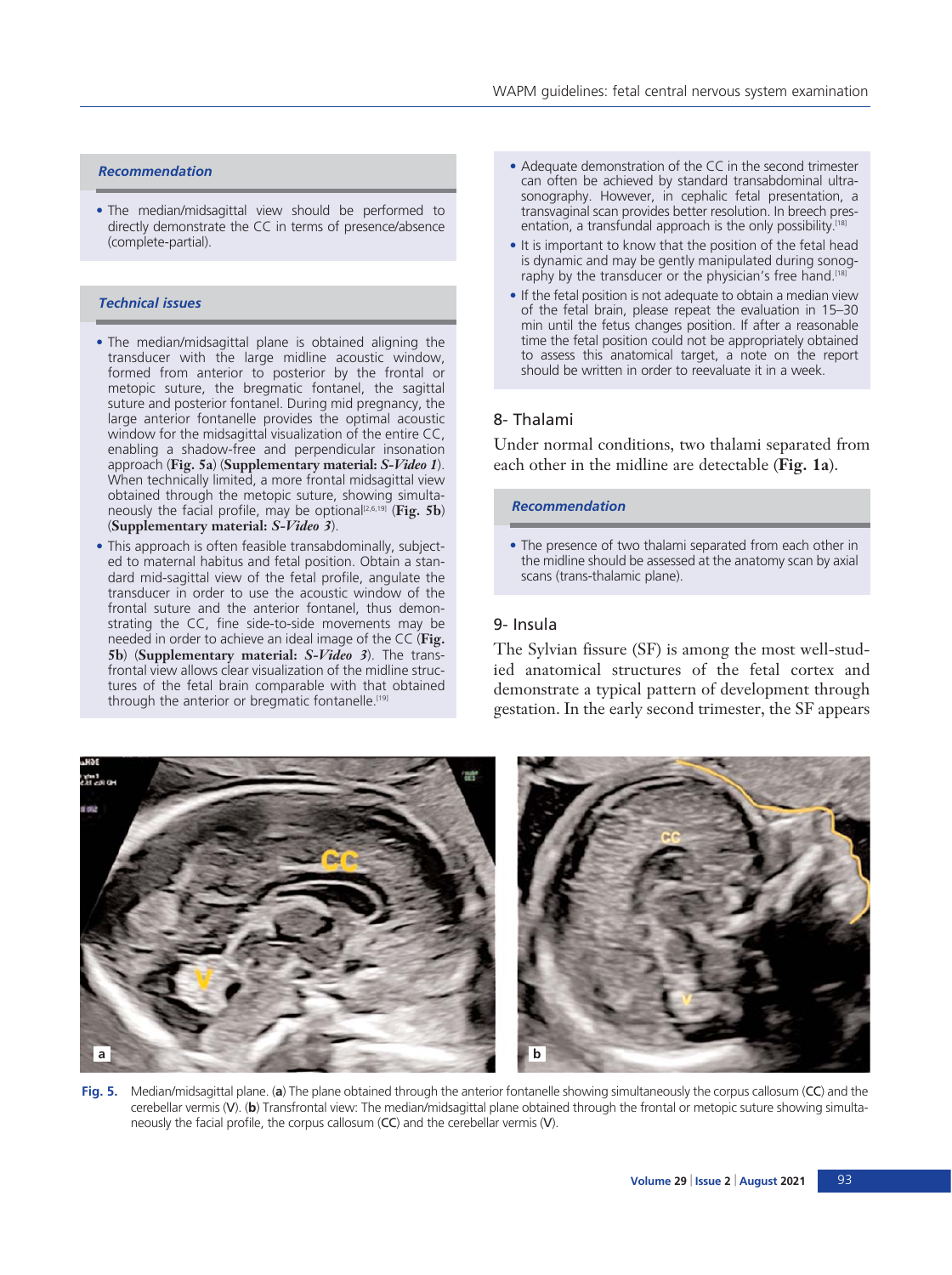on the US axial view as a smooth-margined, shallow notch on the lateral side of the cerebral hemisphere (**Supplementary material:** *S-Video 1*). Over the course of the subsequent weeks of pregnancy, the morphology of this structure changes, showing a more prominent indentation with distinct angularity<sup>[20]</sup> (**Fig. 2a**).

#### *Recommendation*

• The presence of a normal developed SF could be assessed for its shape at the mid-trimester anatomy scan by axial scans (trans-ventricular plane as well as transthalamic plane). That does not mean that we can rule out every abnormality.

# 10- Cerebellum

Under normal conditions, the cerebellum appears as a butterfly shaped structure in the axial plane (**Fig. 6a**) (**Supplementary material:** *S-Video 4*) formed by the round cerebellar hemispheres joined in the middle by the slightly more echogenic cerebellar vermis.

#### *Recommendations*

- The presence of normal cerebellar hemispheres joined in the middle by the cerebellar vermis should be assessed at the anatomy scan by axial scan (transcerebellar plane).
- The measurement of the transverse cerebellar diameter should be performed at the anatomy scan by axial scan (trans-cerebellar plane).

## 11- Cerebellar vermis

Under normal conditions, the cerebellar vermis appears as a slightly more echogenic structure located between the cerebellar hemispheres in an axial scan. At the time of midtrimester scan, the cerebellar vermis completely covers the fourth ventricle resulting in a narrow passage between the cisterna magna and the fourth ventricle (foramen Magendie). While the normal appearance of the cerebellar hemispheres, fourth ventricle and cisterna magna is expected to be seen by axial scan (trans-cerebellar plane), only a narrow segment of the vermis is seen on this plane. Serial axial planes with slight angulations between them perform better than a single axial plane to demonstrate the portions of the cerebellar vermis (**Fig. 6b**) (**Supplementary material:** *S-Video 4*). Therefore, the direct evaluation of the cerebellar vermis in all its components in a single plane requires the median/mid-sagittal plane.<sup>[21]</sup>

#### *Recommendation*

• The midsagittal/median view should be performed to directly demonstrate the cerebellar vermis in terms of presence or absence (or extreme hypoplasia).

#### *Technical issues*

• The median/midsagittal plane is obtained aligning the transducer with the large midline acoustic window, formed



**Fig. 6.** Transcerebellar planes. (**a**) The plane includes the cerebellum (C) and the cisterna magna (CM) behind the cerebellum. (**b**) Moving slightly downwards, the fourth ventricle (\*) becomes visible, with the vermis (V) and the cisterna magna (CM) behind it.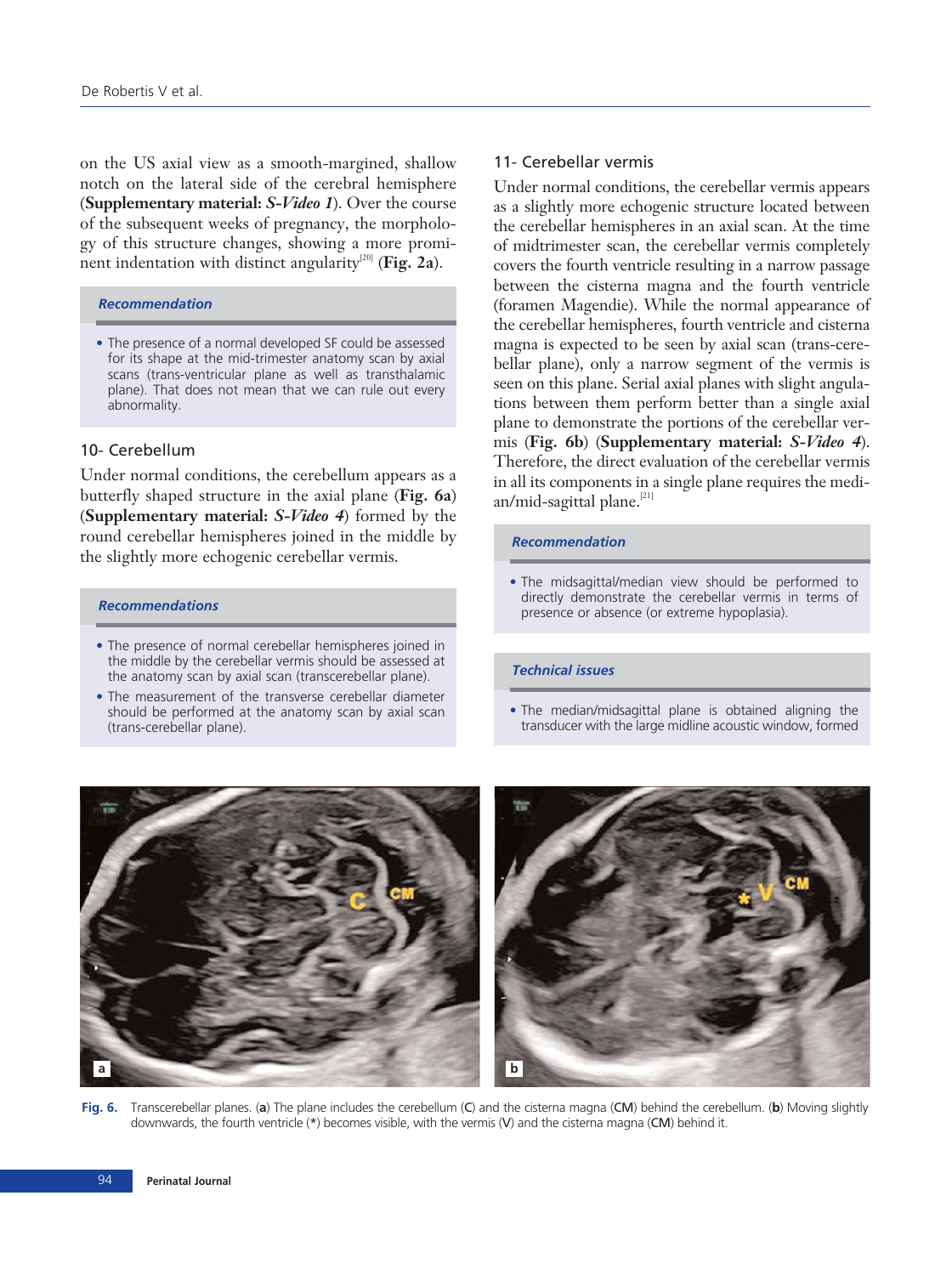from anterior to posterior by the frontal or metopic suture, the bregmatic fontanel, the sagittal suture and the posterior fontanel. Even if all these approaches are possible, more details of the cerebellar vermis could be obtained by posterior insonation through the sagittal suture and the posterior fontanel (**Fig. 7**). However, considering that the frontal or metopic suture is patent at the time of the anatomy scan, it is possible to use it as an acoustic window, showing simultaneously the facial profile and the midline structures of the brain including cerebellar vermis[2,6,19] (**Fig. 5b**) (**Supplementary material:** *S-Video 3*). This approach is usually feasible transabdominally.

- Adequate demonstration of the cerebellar vermis in the second trimester can often be achieved by standard transabdominal ultrasonography. However, in vertex fetal presentation, a transvaginal scan provides better resolution. In breech presentation, a transfundal approach is the only possibility.
- It is important to know that the position of the fetal head is dynamic and may be gently manipulated during sonography by the transducer or the physician's free hand.
- If the fetal position is not adequate to obtain a median view of the fetal brain, please repeat the evaluation in 15–30 min until the fetus changes the position. If after a reasonable time the fetal position could not be appropriately obtained to assess this anatomical target, a note on the report should be written in order to reevaluate it in a week.

## 12- Cisterna magna

Under normal conditions, the cisterna magna or cisterna cerebello-medullaris is a fluid filled space posterior to the cerebellum (**Fig. 6**) (**Supplementary material:** *S-Video*

*4*). It contains thin septations that are normal structures. An abnormal cisterna magna, enlargement or obliteration, has been associated with CNS anomalies.

WAPM guidelines: fetal central nervous system examination

## *Recommendations*

- The presence of a normal cisterna magna should be assessed at the anatomy scan by axial scan (transcerebellar plane).
- The measurement of the cisterna magna should be performed at the anatomy scan by axial scan (transcerebellar plane).

## *Technical issues*

- The use of an angled semi-coronal plane may cause the false appearance of an enlarged cisterna magna.
- While at the time of the second trimester anatomy scan the normal developmental remnant of the Blake's pouch already disappears, at times a thin walled, anechoic fluid filled outpouching in the shape of a small "balloon" is seen in the cisterna magna. This is normal and should not be confused with any malformation of the posterior fossa.[22]
- The antero-posterior diameter of the cisterna magna is the distance between the vermis and the inner border of the occipital bone, and it should not exceed 10 mm.
- In case of an apparently large cisterna magna, it is important to proceed to a median/midsagittal plane of the posterior fossa to evaluate the normal anatomy and position of the cerebellar vermis.



**Fig. 7.** Posterior median/midsagittal plane through the sagittal suture. With this approach both corpus callosum (CC) and cerebellar vermis (V) may be visualized, but more details of the cerebellar vermis could be obtained.



**Fig. 8.** Midsagittal view of the fetal spine, showing a normal S-shaped line without any abnormal curvatures and the skin above the spine appears continuous without interruption.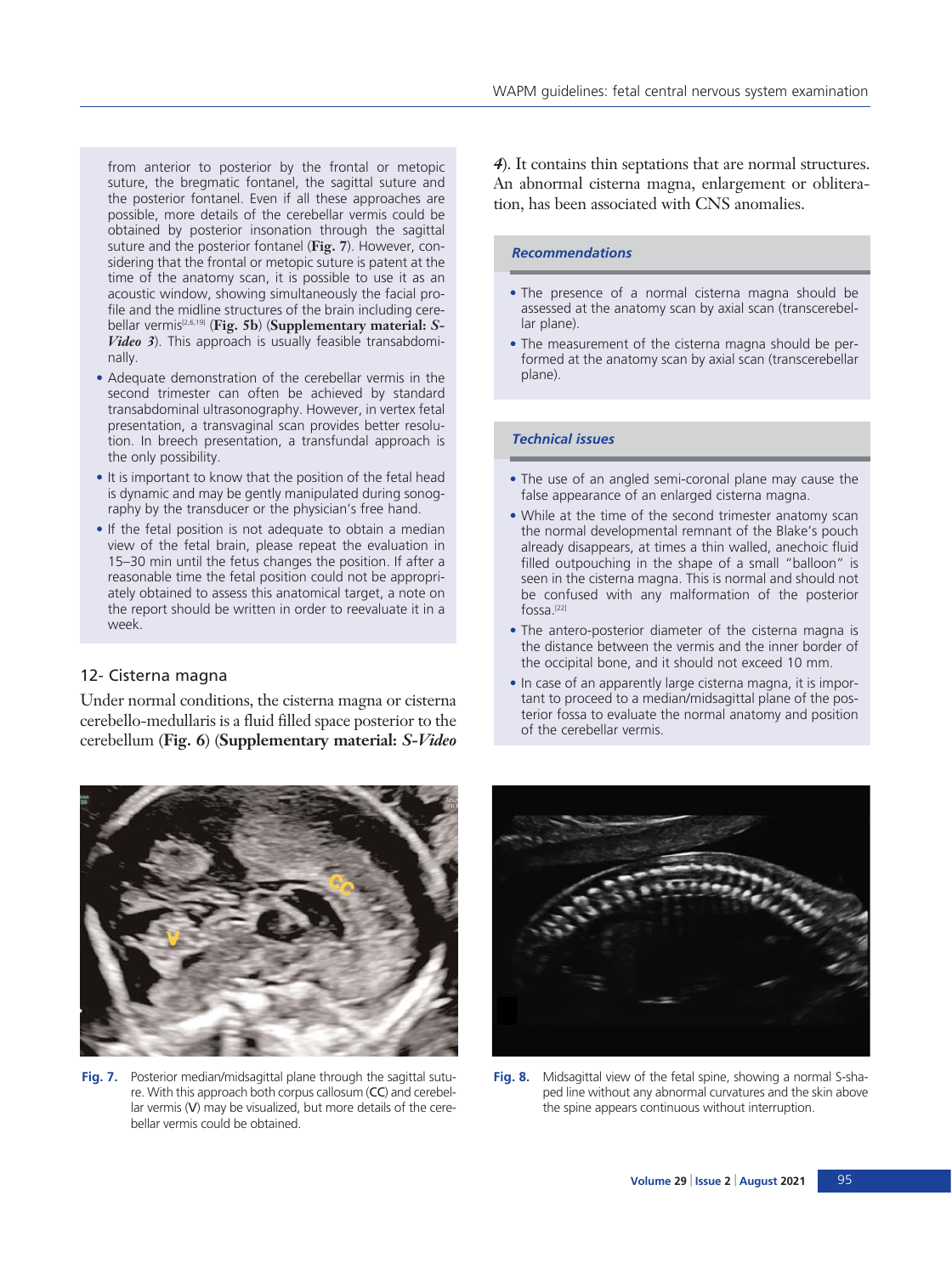# 13- Spine

Under normal conditions, the spine appears as an Sshaped line without any abnormal curvatures and the skin above the spine appears continuous without interruption (**Fig. 8**).

*Recommendation*

• The presence and regularity of the whole spine (including the sacrum) and integrity of the skin should be assessed at the anatomy scan by a sagittal scan.

## *Technical issues*

• In most of open spina bifida, there are abnormal cerebellar and cisterna magna findings, therefore if a pathology of the spine is seen, a renewed evaluation of the posterior fossa is a prudent practical move to do.

**Research funding:** None declared.

**Author contributions:** All authors have accepted responsibility for the entire content of this manuscript and approved its submission.

**Competing interests:** Authors state no conflict of interest.

**Informed consent:** Not applicable.

**Ethical approval:** Not applicable.

## **References**

- 1. Gonçalves LF, Lee W, Mody S, Shetty A, Sangi-Haghpeykar H, Romero R. Diagnostic accuracy of ultrasonography and magnetic resonance imaging for the detection of fetal anomalies: a blinded case-control study. Ultrasound Obstet Gynecol 2016;48:185–92. [[PubMed\]](http://www.ncbi.nlm.nih.gov/pubmed/26444861) [\[CrossRef\]](http://dx.doi.org/10.1002/uog.15774)
- 2. Monteagudo A, Timor-Tritsch IE. Normal sonographic development of the central nervous system from the second trimester onwards using 2D, 3D and transvaginal sonography. Prenat Diagn 2009;29:326–39. [[PubMed\]](http://www.ncbi.nlm.nih.gov/pubmed/19003788) [\[CrossRef](http://dx.doi.org/10.1002/pd.2146)]
- 3. Chaoui R, Benoit B, Mitkowska-Wozniak H, Heling KS, Nicolaides KH. Assessment of intracranial translucency (IT) in the detection of spina bifida at the 11–13-week scan. Ultrasound Obstet Gynecol 2009;34:249–52. [\[PubMed\]](http://www.ncbi.nlm.nih.gov/pubmed/1970540) [\[CrossRef\]](http://dx.doi.org/10.1002/uog.7329)
- 4. Volpe P, Persico N, Fanelli T, De Robertis V, D'Alessandro J, Boito S, et al. Prospective detection and differential diagnosis of cystic posterior fossa anomalies by assessing posterior brain at 11–14 weeks. Am J Obstet Gynecol MFM 2019;1:173–81. [\[PubMed\]](http://www.ncbi.nlm.nih.gov/pubmed/3334582) [[CrossRef\]](http://dx.doi.org/10.1016/j.ajogmf.2019.06.004)
- 5. Volpe N, Dall'Asta A, Di Pasquo E, Frusca T, Ghi T. Firsttrimester fetal neurosonography: technique and diagnostic potential. Ultrasound Obstet Gynecol 2021;57:204–14. [[PubMed](http://www.ncbi.nlm.nih.gov/pubmed/33049801)] [\[CrossRef\]](http://dx.doi.org/10.1002/uog.23149)
- 6. Timor-Tritsch IE, Monteagudo A. Transvaginal fetal neurosonography: standardization of the planes and sections by anatomic landmarks. Ultrasound Obstet Gynecol 1996;8: 142–7. [\[PubMed](http://www.ncbi.nlm.nih.gov/pubmed/8843619)] [[CrossRef\]](http://dx.doi.org/10.1046/j.1469-0705.1996.08010042.x)
- 7. Hart AR, Embleton ND, Bradburn M, Cannolly DJA, Mandefield L, Mooney C, et al. Accuracy of in-utero MRI to detect fetal brain abnormalities and prognosticate developmental outcome: postnatal follow-up of the MERIDIAN cohort. Lancet Child Adolesc Health 2020;4:131–40. [[PubMed](http://www.ncbi.nlm.nih.gov/pubmed/31786091)] [[CrossRef\]](http://dx.doi.org/10.1016/S2352-4642(19)30349-9)
- 8. Di Mascio D, Sileo FG, Khalil A, Rizzo G, Persico N, Brunelli R, et al. Role of magnetic resonance imaging in fetuses with mild or moderate ventriculomegaly in the era of fetal neurosonography: systematic review and meta-analysis. Ultrasound Obstet Gynecol 2019;54:164–71. [\[PubMed](http://www.ncbi.nlm.nih.gov/pubmed/30549340)] [[CrossRef\]](http://dx.doi.org/10.1002/uog.20197)
- 9. Wataganara T, Ebrashy A, Dayyabu Aliyu L, Moreira de Sa RA, Pooh R, Kurjak A, et al. Recommendation and guidelines for perinatal practice. Fetal magnetic resonance imaging and ultrasound. J Perinat Med 2016;44:533–42. [[PubMed](http://www.ncbi.nlm.nih.gov/pubmed/27092644)] [[CrossRef\]](http://dx.doi.org/10.1515/jpm-2015-0226)
- 10. Reches A, Hiersch L, Simchoni S, Barel D, Greenberg R, Sira LB, et al. Whole-exome sequencing in fetuses with central nervous system abnormalities. J Perinatol 2018;38:1301– 8. [[PubMed\]](http://www.ncbi.nlm.nih.gov/pubmed/30108342) [\[CrossRef](http://dx.doi.org/10.1038/s41372-018-0199-3)]
- 11. Yinon Y, Katorza E, Nassie DI, Ben-Meir E, Gindes L, Hoffmann C, et al. Late diagnosis of fetal central nervous system anomalies following a normal second trimester anatomy scan. Prenat Diagn 2013;33:929–34. [[PubMed](http://www.ncbi.nlm.nih.gov/pubmed/23712473)] [[CrossRef\]](http://dx.doi.org/10.1002/pd.4163)
- 12. Malinger G, Birnbam R, Harats KK. Dedicated neurosonography for recognition of pathology associated with mild-tomoderate ventriculomegaly. Ultrasound Obstet Gynecol 2020;56:319–23. [\[PubMed\]](http://www.ncbi.nlm.nih.gov/pubmed/32870586) [[CrossRef\]](http://dx.doi.org/10.1002/uog.22155)
- 13. Hormazabal L, Correa F, Escribano D, Quiroz G, Saint-Jean C, Espinel A, et al. Feasibility and agreement of including anteriorposterior complexes and landmarks of the proximal hemisphere into basic examination of the fetal brain: a prospective study. Prenat Diagn 2020;40:596–604. [[PubMed](http://www.ncbi.nlm.nih.gov/pubmed/31994747)] [[CrossRef](http://dx.doi.org/10.1002/pd.5652)]
- 14. Guibaud L. Fetal cerebral ventricular measurement and ventriculomegaly: time for procedure standardization. Ultrasound Obstet Gynecol 2009;34:127–30. [\[PubMed](http://www.ncbi.nlm.nih.gov/pubmed/19644945)] [[CrossRef\]](http://dx.doi.org/10.1002/uog.6456)
- 15. Vinals F, Correa F, Goncalves-Pereira PM. Anterior and posterior complexes: a step towards improving neurosonographic screening of midline and cortical anomalies. Ultrasound Obstet Gynecol 2015;46:585–94. [\[PubMed](http://www.ncbi.nlm.nih.gov/pubmed/25418054)] [[CrossRef\]](http://dx.doi.org/10.1002/uog.14735)
- 16. Karl K, Esser T, Heling KS, Chaoui R. Cavum septi pellucidi (CSP) ratio: a marker for partial agenesis of the fetal corpus callosum. Ultrasound Obstet Gynecol 2017;50:336–41. [[PubMed\]](http://www.ncbi.nlm.nih.gov/pubmed/28078790) [\[CrossRef](http://dx.doi.org/10.1002/uog.17409)]
- 17. Achiron R, Achiron A. Development of the human fetal corpus callosum:a high-resolution, cross-sectional sonographic study. Ultrasound Obstet Gynecol 2001;18:343–7. [\[PubMed](http://www.ncbi.nlm.nih.gov/pubmed/11778993)] [[CrossRef\]](http://dx.doi.org/10.1046/j.0960-7692.2001.00512.x)